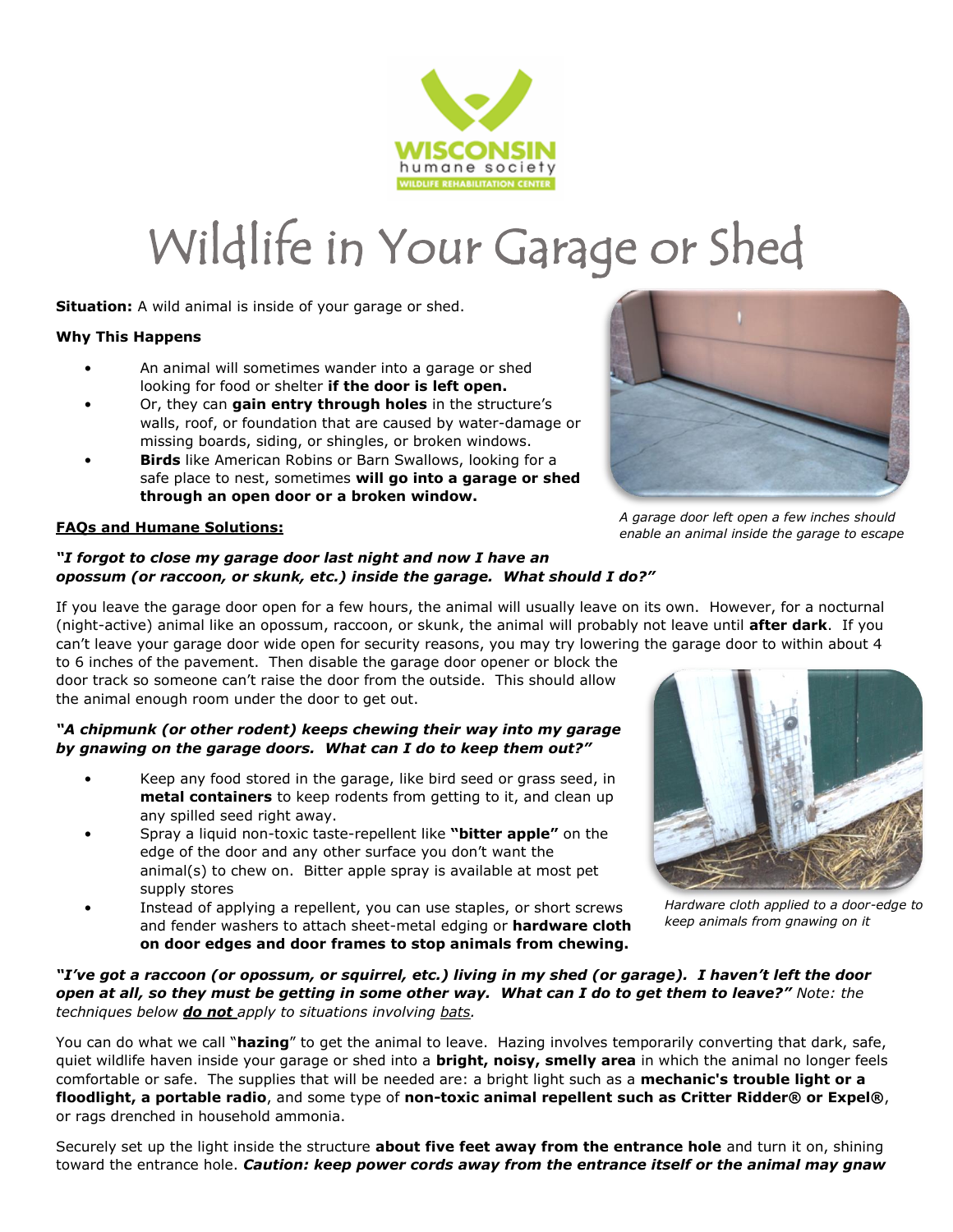*on the cord! Keep the light itself away from flammable materials*. Place the radio in the garage or shed, preferably close to the animal's "den" or about five feet away from the entrance hole. Tune the radio to a talk station or a rock-and-roll station and have it on a moderately-loud volume (not loud enough to anger your neighbors or keep

your family from getting to sleep at night). Place rags drenched in household ammonia or the animal repellent in the animal's entrance hole or sprinkle the Critter Ridder there instead. The animal might leave the first night you do this, but you'll probably need to keep this up for three days in a row, or perhaps longer. You can turn the radio off or turn the volume down periodically if the noise gets to be too much for you or your neighbors. The ammonia on the rags will evaporate, so you may need to re-wet them with fresh ammonia once or twice a day.

## *"Once I have done the hazing, how do I know if the animal is gone?"*

To determine if the animal is gone, loosely crumple newspaper into a ball and place it in the animal's entry hole into the garage or shed. If the newspaper is not disturbed after three days, the animal MAY have moved out. However, this method is only reliable if there is no other place that the animal can get into the

garage or shed. C*aution: be very careful using this technique to detect animal activity during the late fall,*  winter, and early spring. Some animals hibernate and others greatly reduce their activity and "hole-up" *in a safe, relatively warm place for days or even weeks at a time when it is very cold. Do not do permanent repairs or install an animal-proof barrier (more about this below) until you are SURE that no animals will be trapped inside!*

Another option for checking to see if the animal has left is a **"trail camera."** These weather-resistant digital cameras automatically take a photo(s) or a clip of digital video when something passes

in front of the camera. These cameras are sold at sporting-goods stores and online. The camera should be placed so that it will be triggered by an animal going in or out from the opening in the structure.

## *"Once the animal has left, how can I prevent it or another animal from getting back inside the garage (or shed)?"*

You are right, once this animal leaves and the hazing stops, if you don't "animal-proof" the area, you are very likely to have another animal move in. By "animal-proofing," we mean installing a barrier that animals cannot chew through, pull apart, dig under, or climb over. **Welded wire mesh, hardware cloth, or chicken wire** are usually good choices for this, since they are strong, long-lasting, easy to work with, are relatively inexpensive and, except for welded wire mesh, are readily available at most hardware stores and home

improvement centers. Welded wire mesh can be a little more challenging to find, but it is available from some farm-

and-ranch supply stores, fencing retailers, and online. If you are shopping for welded wire mesh, look for 1" x 1" galvanized mesh made with 16 gauge wire.

## **Materials you will need:**

- **Galvanized hardware cloth, or welded wire mesh, or chicken wire**
- **Screws** we like 1 ¼" galvanized pan-head **lath screws**, but drywall screws should also work
- **Fender washers** we like 1" diameter washers with a 3/16" hole

## **Tools you will need:**

- **Safety glasses**
- **Leather gloves** to protect your hands from possibly sharp metal edges
- **Cordless or corded drill/screwdriver** with appropriate bit for driving the screws you will be using
- **Wire cutter, or sheet metal cutting shears** (the latter works well for hardware cloth)

*A light and radio placed near a burrow. This application is under a deck*

*Pouring household ammonia on a rag by an animal's entrance hole under a shed*

*Newspaper stuffed in a burrow opening under a wall*







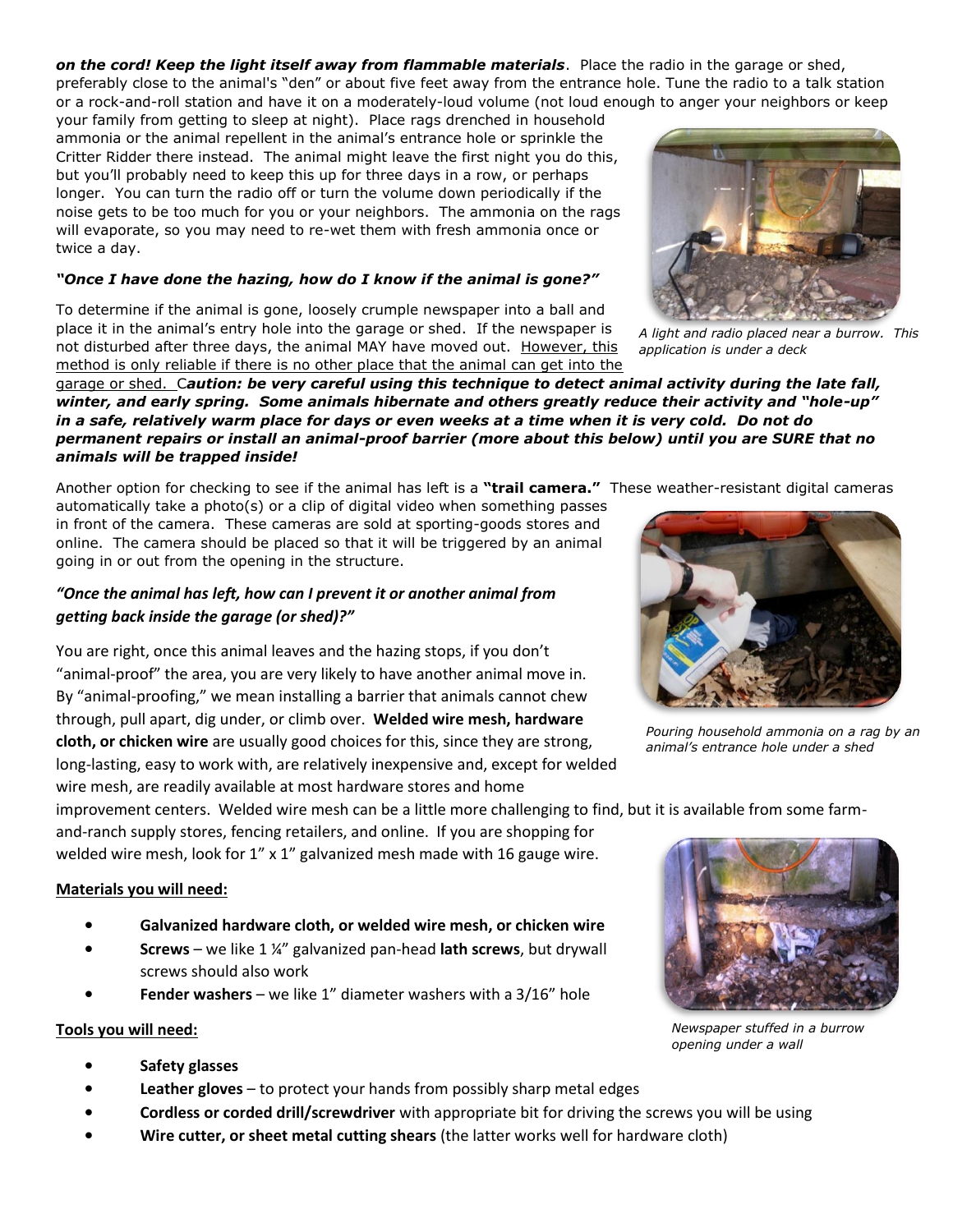• **Optional** – for large jobs, you may want to rent an electric sheet-metal and wire-mesh cutting shears. Or for cutting welded wire mesh, use an electric reciprocating saw with a metal-cutting blade to speed-up the mesh-cutting process.

## **Instructions**:

1). **Cut the mesh to fit**. Measure the width and length of the piece(s) of mesh you'll need. Make the piece of mesh **a few inches in each direction larger than the hole**. Cut the piece and fit it into place. Trim and/or bend the piece as needed until it fits properly.

2). **Install the wire mesh**. Use the drill/driver to install the mesh to the structure over the hole using the lath screws and fender washers. To do this, hold the mesh in place and drive the screw through a washer to anchor the mesh to the structure. Use as many screws and washers as are needed to securely hold the mesh in place.

3). **Animal-proof other possible entry points**. With the entry hole covered, animals may look for othe r weak points on your structure that they can use to get inside. These weak points are often areas of **water-damaged or rotted wood, loose trim boards or siding**, and **flimsy or missing vent covers**. Proactively install wire mesh over these areas to keep animals from gnawing through or tearing open these weakened spots. **Pay careful attention to corners** – anywhere that two walls or panels meet -- such as under overhangs, outside corners of the fascia, where gables meet the roofline, etc.

4). **After you've repaired and animal-proofed** your garage or shed, **check back at least twice a day** for the next three days to make sure that no animals have accidentally been closed inside and are unable to get out! If an animal appears to be **desperately and persistently trying to get back in the structure**, it may be a mother animal with babies still inside. In this case, temporarily remove the mesh you installed over the entrance hole. Not being able to get to her babies for a short time because of the animal-proofing you've installed is usually enough to get a mom animal to move her young elsewhere. Resume the hazing techniques and give her another day or two to move her family out.



*Hardware cloth is a very versatile, easy-to-work-with and inexpensive animal-exclusion material*



*An "L" shaped apron of mesh with the bottom portion either buried or above ground will keep animals from getting under a shed*



*Attaching the mesh to the structure using an electric drill/driver, lath screws, and fender washers*



*Using a wire cutter to trim welded wire mesh*



*Lath screws and fender washers for attaching animal-exclusion materials such hardware cloth or welded-wire mesh*



*Rotten wood on this garage's fascia makes it relatively easy for animals to gnaw through. Repair or cover these areas with mesh to keep animals out*